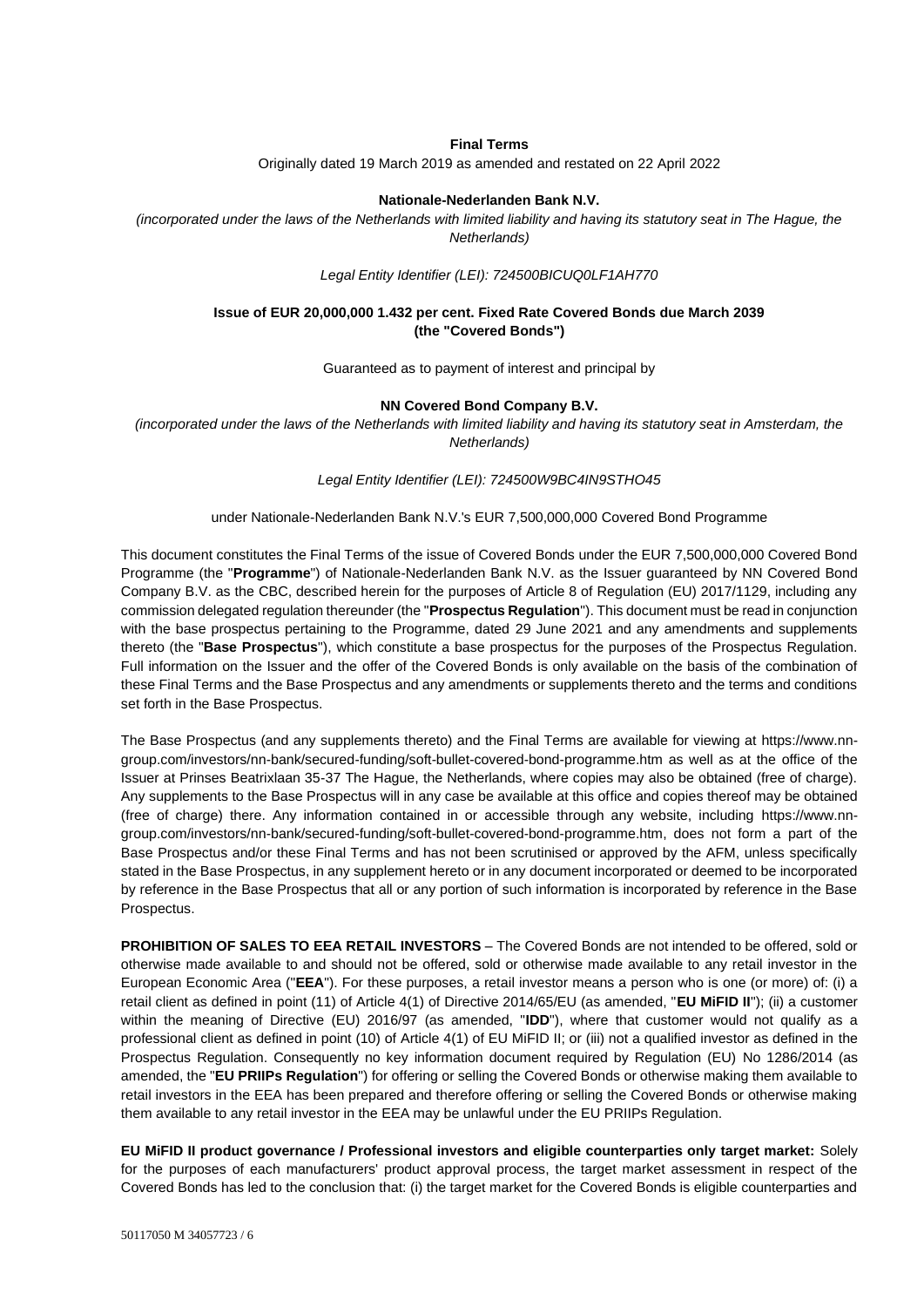professional clients only, each as defined in EU MiFID II; and (ii) all channels for distribution of the Covered Bonds to eligible counterparties and professional clients are appropriate. Any person subsequently offering, selling or recommending the Covered Bonds (an "**EU distributor**") should take into consideration the manufacturers' target market assessment; however, an EU distributor subject to EU MiFID II is responsible for undertaking its own target market assessment in respect of the Covered Bonds (by either adopting or refining the manufacturers' target market assessment) and determining appropriate distribution channels.

**PROHIBITION OF SALES TO UK RETAIL INVESTORS** - The Covered Bonds are not intended to be offered, sold or otherwise made available to and should not be offered, sold or otherwise made available to any retail investor in the United Kingdom ("**UK**"). For these purposes, a retail investor means a person who is one (or more) of: (i) a retail client, as defined in point (8) of Article 2 of Regulation (EU) No 2017/565 as it forms part of UK domestic law by virtue of the European Union (Withdrawal) Act 2018 ("**EUWA**"); (ii) a customer within the meaning of the provisions of the FSMA and any rules or regulations made under the FSMA to implement Directive (EU) 2016/97, where that customer would not qualify as a professional client, as defined in point (8) of Article 2(1) of Regulation (EU) No 600/2014 as it forms part of UK domestic law by virtue of the EUWA; or (iii) not a qualified investor as defined in Article 2 of Regulation (EU) 2017/1129 as it forms part of UK domestic law by virtue of the EUWA. Consequently no key information document required by Regulation (EU) No 1286/2014 as it forms part of UK domestic law by virtue of the EUWA (the "**UK PRIIPs Regulation**") for offering or selling the Covered Bonds or otherwise making them available to retail investors in the UK has been prepared and therefore offering or selling the Covered Bonds or otherwise making them available to any retail investor in the UK may be unlawful under the UK PRIIPs Regulation.

**UK MiFIR product governance / Professional investors and ECPs only target market** – Solely for the purposes of each manufacturers' product approval process, the target market assessment in respect of the Covered Bonds has led to the conclusion that: (i) the target market for the Covered Bonds is only eligible counterparties, as defined in the FCA Handbook Conduct of Business Sourcebook ("**COBS**"), and professional clients, as defined in Regulation (EU) No 600/2014 as it forms part of UK domestic law by virtue of the European Union (Withdrawal) Act 2018 ("**UK MiFIR**"); and (ii) all channels for distribution of the Covered Bonds to eligible counterparties and professional clients are appropriate. Any person subsequently offering, selling or recommending the Covered Bonds (a "**UK distributor**") should take into consideration the manufacturers/s'] target market assessment; however, a UK distributor subject to the FCA Handbook Product Intervention and Product Governance Sourcebook (the "**UK MiFIR Product Governance Rules**") is responsible for undertaking its own target market assessment in respect of the Covered Bonds (by either adopting or refining the manufacturers' target market assessment) and determining appropriate distribution channels.

The Covered Bonds and the Guarantee have not been and will not be registered under the US. Securities Act of 1933, as amended (the "**Securities Act**"), or the securities laws of any state of the United States or other jurisdiction of the United States. The securities may not be offered or sold within the U.S. or to, or for the account or benefit of, U.S. persons (as defined in Regulation S), except pursuant to an exemption from, or in a transaction not subject to, the registration requirements of the Securities Act and applicable state or local securities laws. Accordingly, the Covered Bonds are being offered, sold or delivered only to non-U.S. persons (as defined in Regulation S) outside the United States in reliance on Regulation S.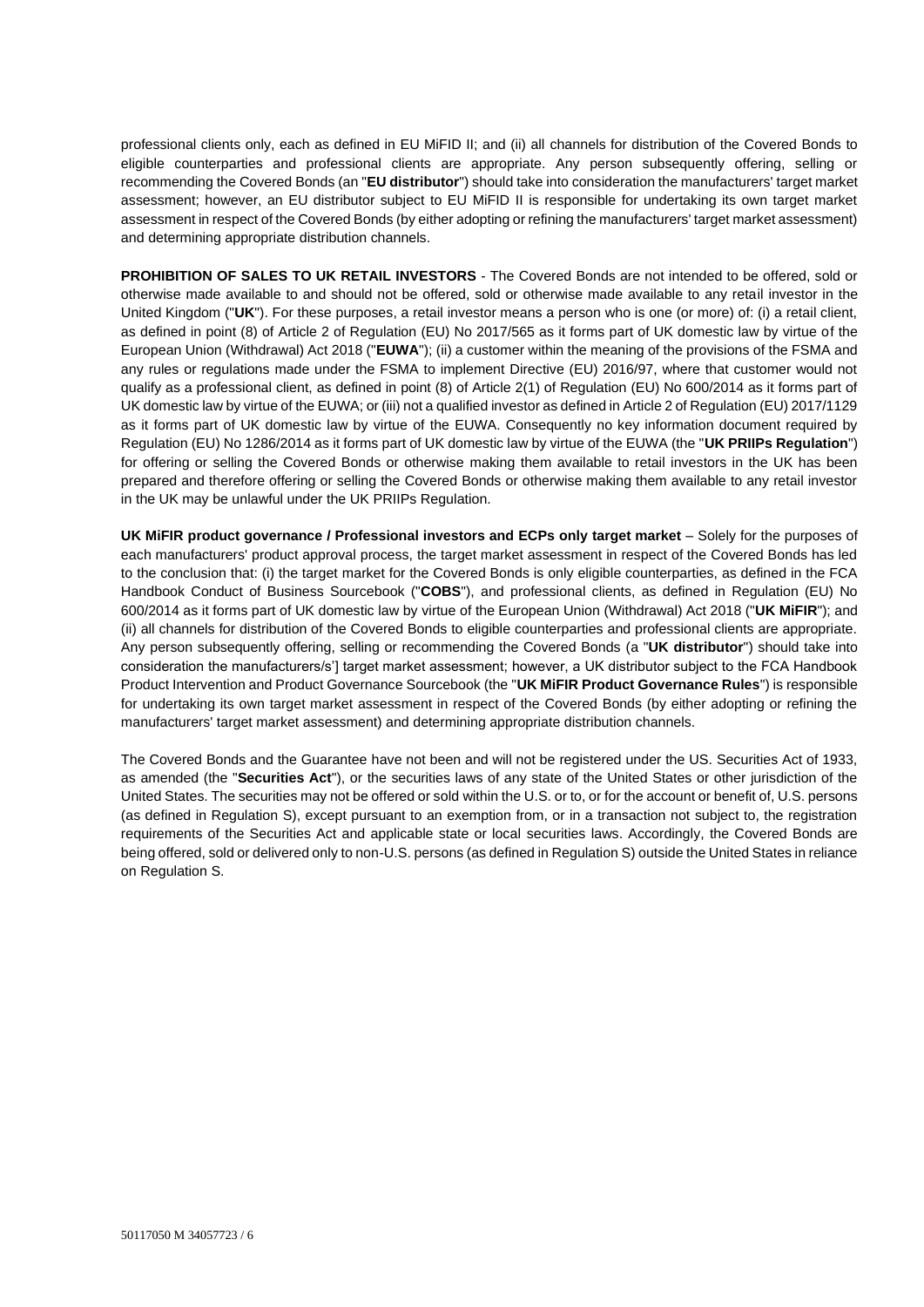### **PART A – CONTRACTUAL TERMS**

These Final Terms are to be read in conjunction with the Terms and Conditions (the "**Terms and Conditions**") set forth in section 5 (*Covered Bonds*) of the Base Prospectus. The Terms and Conditions as supplemented, amended and/or disapplied by these Final Terms constitute the conditions (the "**Conditions**") of the Covered Bonds. Capitalised terms not defined herein have the same meaning as in the Terms and Conditions. Certain capitalised terms in the Conditions which are not defined therein have the meaning set forth in a master definitions agreement (the "**Master Definitions Agreement**") dated 29 June 2020, as the same may be amended, supplemented, restated or otherwise modified from time to time and signed by the Issuer, the CBC, the Security Trustee, the Transferor and certain other parties. All references to numbered Conditions and sections are to Conditions and sections of the Terms and Conditions set forth in section 5 (*Covered Bonds*) of the Base Prospectus.

| 1. | (i)                            | Issuer:                           | Nationale-Nederlanden Bank N.V.                                                                                                                                                                                                                                                                                                                                                                                                                                      |
|----|--------------------------------|-----------------------------------|----------------------------------------------------------------------------------------------------------------------------------------------------------------------------------------------------------------------------------------------------------------------------------------------------------------------------------------------------------------------------------------------------------------------------------------------------------------------|
|    | (ii)                           | CBC:                              | NN Covered Bond Company B.V.                                                                                                                                                                                                                                                                                                                                                                                                                                         |
| 2. | (i)                            | Series Number:                    | 10                                                                                                                                                                                                                                                                                                                                                                                                                                                                   |
|    | (ii)                           | Tranche Number:                   | 1                                                                                                                                                                                                                                                                                                                                                                                                                                                                    |
| 3. | Currency:                      |                                   | Euro                                                                                                                                                                                                                                                                                                                                                                                                                                                                 |
| 4. |                                | Aggregate Nominal Amount:         | 20,000,000                                                                                                                                                                                                                                                                                                                                                                                                                                                           |
|    | (i)                            | Series:                           | 20,000,000                                                                                                                                                                                                                                                                                                                                                                                                                                                           |
| 5. |                                | <b>Issue Price of Tranche:</b>    | 100 per cent. of the Aggregate Nominal Amount                                                                                                                                                                                                                                                                                                                                                                                                                        |
| 6. | (i)                            | Specified Denomination(s):        | EUR 100,000                                                                                                                                                                                                                                                                                                                                                                                                                                                          |
|    | (ii)                           | <b>Calculation Amount:</b>        | EUR 100,000                                                                                                                                                                                                                                                                                                                                                                                                                                                          |
| 7. | (i)                            | <b>Issue Date:</b>                | 21 March 2019                                                                                                                                                                                                                                                                                                                                                                                                                                                        |
|    | (ii)                           | <b>Interest Commencement Date</b> | <b>Issue Date</b>                                                                                                                                                                                                                                                                                                                                                                                                                                                    |
| 8. | <b>Maturity Date:</b>          |                                   | 21 March 2039                                                                                                                                                                                                                                                                                                                                                                                                                                                        |
|    | Extended Due for Payment Date: |                                   | 21 March 2040                                                                                                                                                                                                                                                                                                                                                                                                                                                        |
|    |                                |                                   | If the Final Redemption Amount is not paid in full<br>on the Maturity Date, payment of the unpaid<br>amount will be automatically deferred until the<br>Extended Due for Payment Date, provided that<br>any amount representing the Final Redemption<br>Amount due and remaining unpaid on the<br>Maturity Date may be paid by the CBC on any<br>Specified Interest Payment Date occurring<br>thereafter up to (and including) the Extended Due<br>for Payment Date. |
| 9. | Interest Basis:                |                                   | In respect of the period from and including the<br>Interest Commencement Date to (but excluding)<br>the Maturity Date: 1.432 per cent. Fixed Rate                                                                                                                                                                                                                                                                                                                    |
|    |                                |                                   | If payment of the Guaranteed Final Redemption                                                                                                                                                                                                                                                                                                                                                                                                                        |

Amount is deferred in whole or in part, for the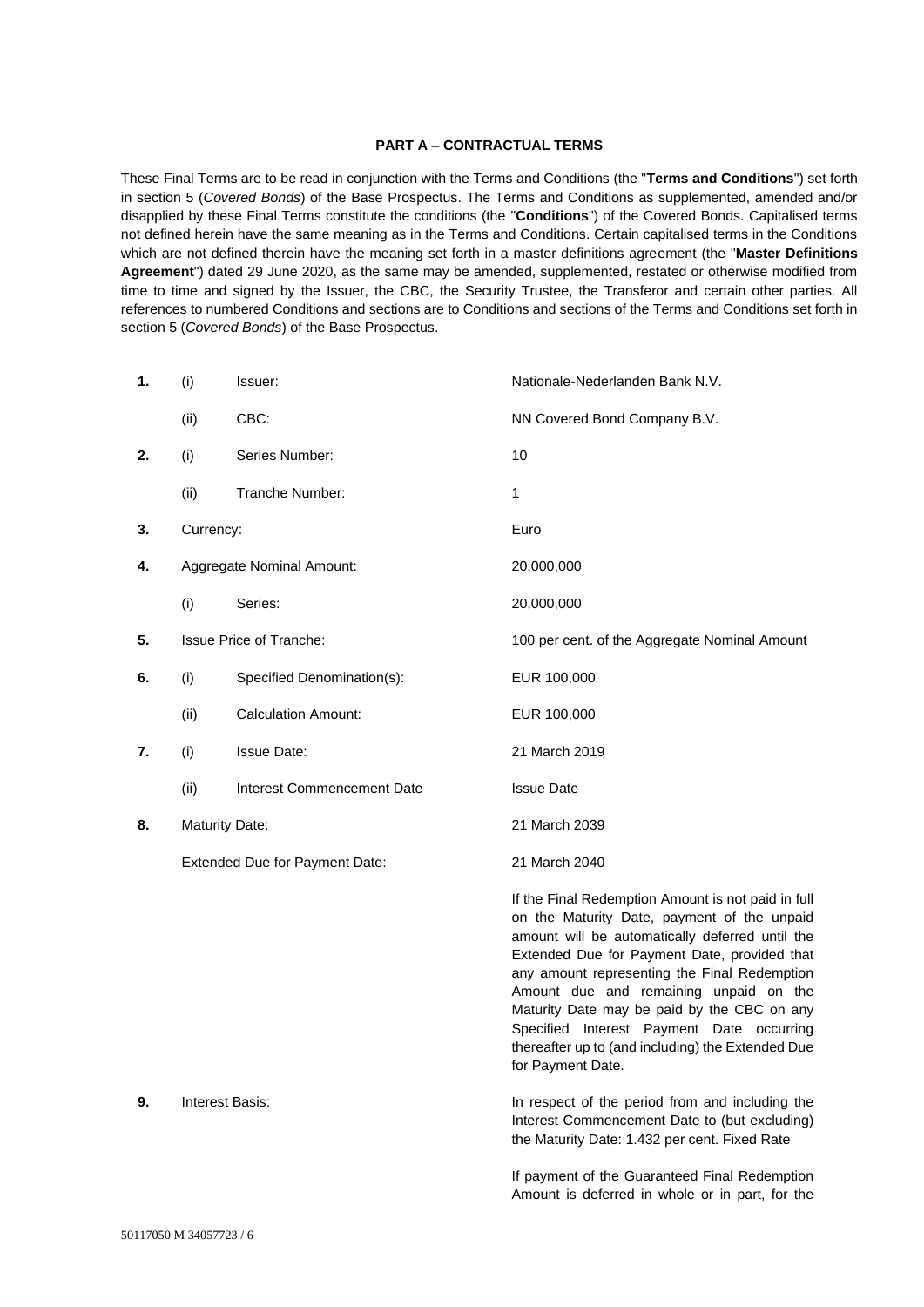period from (and including) the Maturity Date to (and excluding) the Extended Due for Payment Date: 1.432 per cent. Fixed Rate

| 10. | Redemption/Payment Basis:                               | Redemption at par                                                              |
|-----|---------------------------------------------------------|--------------------------------------------------------------------------------|
| 11. | Change of Interest Basis or Redemption/Payment<br>Basis | Not Applicable                                                                 |
| 12. | Put/Call Options:                                       | Not Applicable                                                                 |
| 13. | Status of the Covered Bonds:                            | Unsubordinated, unsecured, quaranteed                                          |
| 14. | Status of the Guarantee:                                | Unsubordinated, secured (indirectly, through a<br>parallel debt), unguaranteed |

# **PROVISIONS RELATING TO INTEREST (IF ANY) PAYABLE**

| 15.                               | <b>Fixed Rate Covered Bond Provisions:</b> |                                                     | Applicable from (and including) the Issue Date to<br>(but excluding) the Extended Due for Payment<br>Date                                                                                                                                                                             |
|-----------------------------------|--------------------------------------------|-----------------------------------------------------|---------------------------------------------------------------------------------------------------------------------------------------------------------------------------------------------------------------------------------------------------------------------------------------|
|                                   | (i)                                        | Rate(s) of Interest:                                | 1.432 per cent. per annum payable annually in<br>arrear                                                                                                                                                                                                                               |
|                                   | (ii)                                       | Interest Payment Date(s):                           | 21 March in each year up to and including the<br>Maturity Date, if applicable subject to the<br>Business Day Convention and thereafter the 21th<br>day in each month up to and including the<br>Extended Due for Payment Date if applicable<br>subject to the Business Day Convention |
|                                   | (iii)                                      | Fixed Coupon Amount(s):                             | EUR 1,432 per Calculation Amount                                                                                                                                                                                                                                                      |
|                                   | (iv)                                       | Broken Amount(s):                                   | Not Applicable                                                                                                                                                                                                                                                                        |
|                                   | (v)                                        | <b>Business Day Convention</b>                      |                                                                                                                                                                                                                                                                                       |
|                                   |                                            | - Business Day Convention                           | Following Business Day Convention                                                                                                                                                                                                                                                     |
|                                   |                                            | - Adjustment or Unadjustment<br>for Interest Period | Unadjusted                                                                                                                                                                                                                                                                            |
|                                   | (vi)                                       | Fixed Day Count Fraction:                           | Actual/Actual (ICMA)                                                                                                                                                                                                                                                                  |
| 16.                               |                                            | <b>Floating Rate Covered Bond Provisions:</b>       | Not Applicable                                                                                                                                                                                                                                                                        |
| 17.                               |                                            | Zero Coupon Covered Bond Provisions:                | Not Applicable                                                                                                                                                                                                                                                                        |
| PROVISIONS RELATING TO REDEMPTION |                                            |                                                     |                                                                                                                                                                                                                                                                                       |
| 18.                               | <b>Issuer Call:</b>                        |                                                     | Not Applicable                                                                                                                                                                                                                                                                        |
| 19.                               | <b>Investor Put:</b>                       |                                                     | Not Applicable                                                                                                                                                                                                                                                                        |
| 20.                               | <b>Final Redemption Amount:</b>            |                                                     | EUR 100,000 per Calculation Amount                                                                                                                                                                                                                                                    |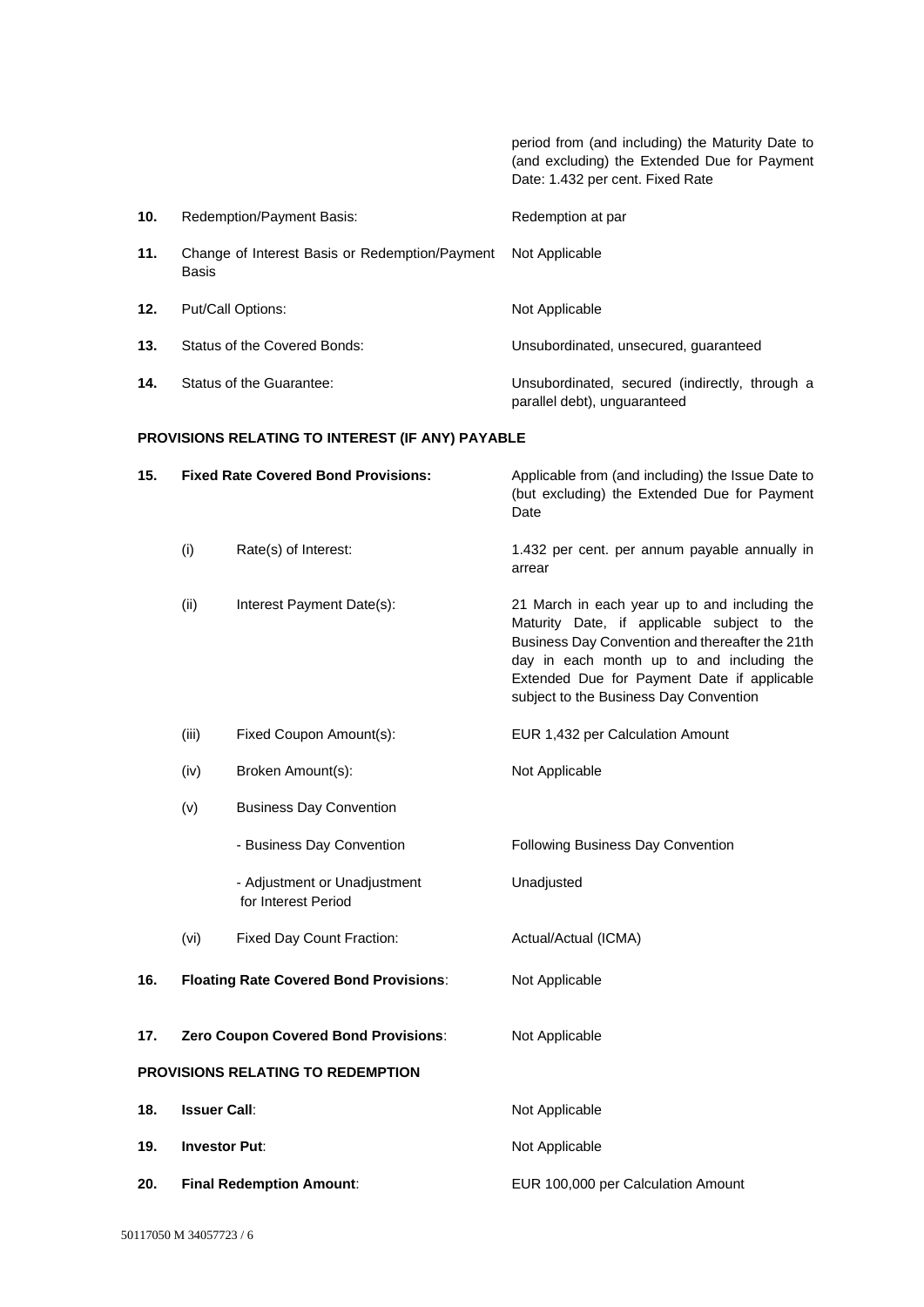**21.** Early Redemption Amount(s) per Calculation As specified in Condition 7(e) (*Early Redemption*  Amount of each Covered Bond payable on *Amounts*) redemption for taxation reasons, or on acceleration following an Issuer Event of Default as against the Issuer or a CBC Event of Default or other early redemption:

## **GENERAL PROVISIONS APPLICABLE TO THE COVERED BONDS**

| 22.                 |                                                                                                                     | Form of Covered Bonds:                          | Bearer form                                                                                                                                                                              |
|---------------------|---------------------------------------------------------------------------------------------------------------------|-------------------------------------------------|------------------------------------------------------------------------------------------------------------------------------------------------------------------------------------------|
|                     |                                                                                                                     |                                                 | Temporary Global Covered Bond exchangeable<br>for a Permanent Global Covered Bond which is<br>exchangeable for Definitive Covered Bonds only<br>upon the occurrence of an Exchange Event |
| 23.                 | New Global Note form:                                                                                               |                                                 | Not Applicable (see also Part B - item 7(viii)                                                                                                                                           |
| 24.                 | a)                                                                                                                  | Exclusion of set-off:                           | Not Applicable                                                                                                                                                                           |
|                     | b)                                                                                                                  | German Insurers:                                | Not Applicable                                                                                                                                                                           |
| 25.                 | Additional Financial Centre(s) or other special<br>provisions relating to payment Dates:                            |                                                 | Not Applicable                                                                                                                                                                           |
| 26.                 | Talons for future Coupons to be attached to<br>Definitive Covered Bonds (and dates on which such<br>Talons mature): |                                                 | No                                                                                                                                                                                       |
| 27.                 | <b>Consolidation Provisions:</b>                                                                                    |                                                 | The provisions of Condition 18 (Further Issues)<br>apply                                                                                                                                 |
| <b>DISTRIBUTION</b> |                                                                                                                     |                                                 |                                                                                                                                                                                          |
| 28.                 | Method of distribution:                                                                                             |                                                 | Non-syndicated                                                                                                                                                                           |
|                     | (i)                                                                                                                 | If syndicated, names of Managers:               | Not Applicable                                                                                                                                                                           |
|                     | (ii)                                                                                                                | Stabilising Manager (if any):                   | Not Applicable                                                                                                                                                                           |
| 29.                 | Dealer:                                                                                                             | If non-syndicated, name and address of relevant | DZ Bank AG                                                                                                                                                                               |
|                     | <b>OTHER PROVISIONS</b>                                                                                             |                                                 |                                                                                                                                                                                          |
| 30.                 | (i)                                                                                                                 | U.S. Selling Restrictions:                      | Reg S Compliance category 2, TEFRA D                                                                                                                                                     |

(ii) Prohibition of Sales to Belgian Consumers: Applicable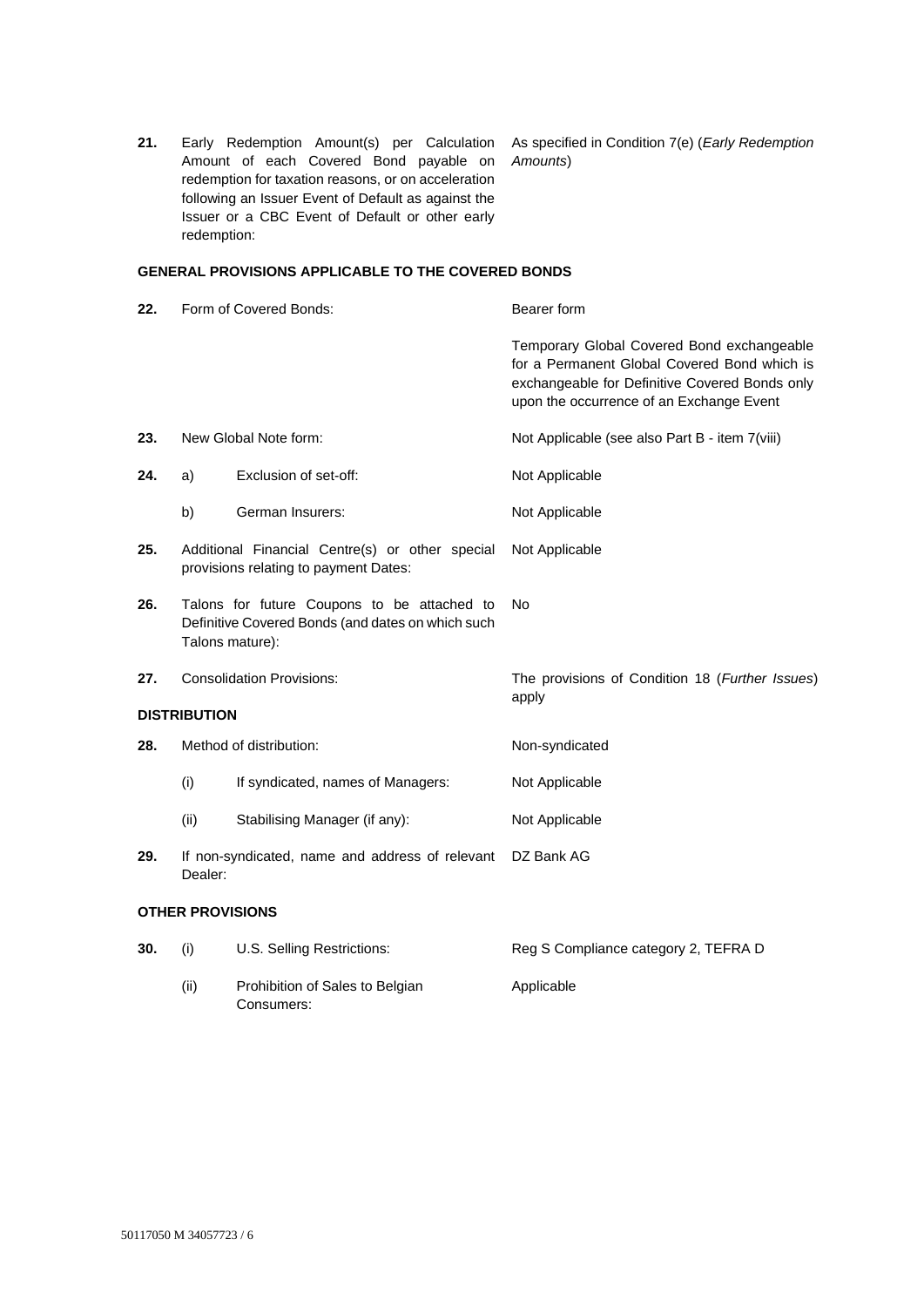## **Responsibility**

The Issuer and the CBC declare that the information contained herein is, to the best of its knowledge, in accordance with the facts and makes no omission likely to affect its import. The Issuer and the CBC (only as far as it concerns the CBC) accept responsibility for the information contained in these Final Terms.

Signed on behalf of the Issuer: Signed on behalf of the CBC:

By: Duly authorised By: Duly authorised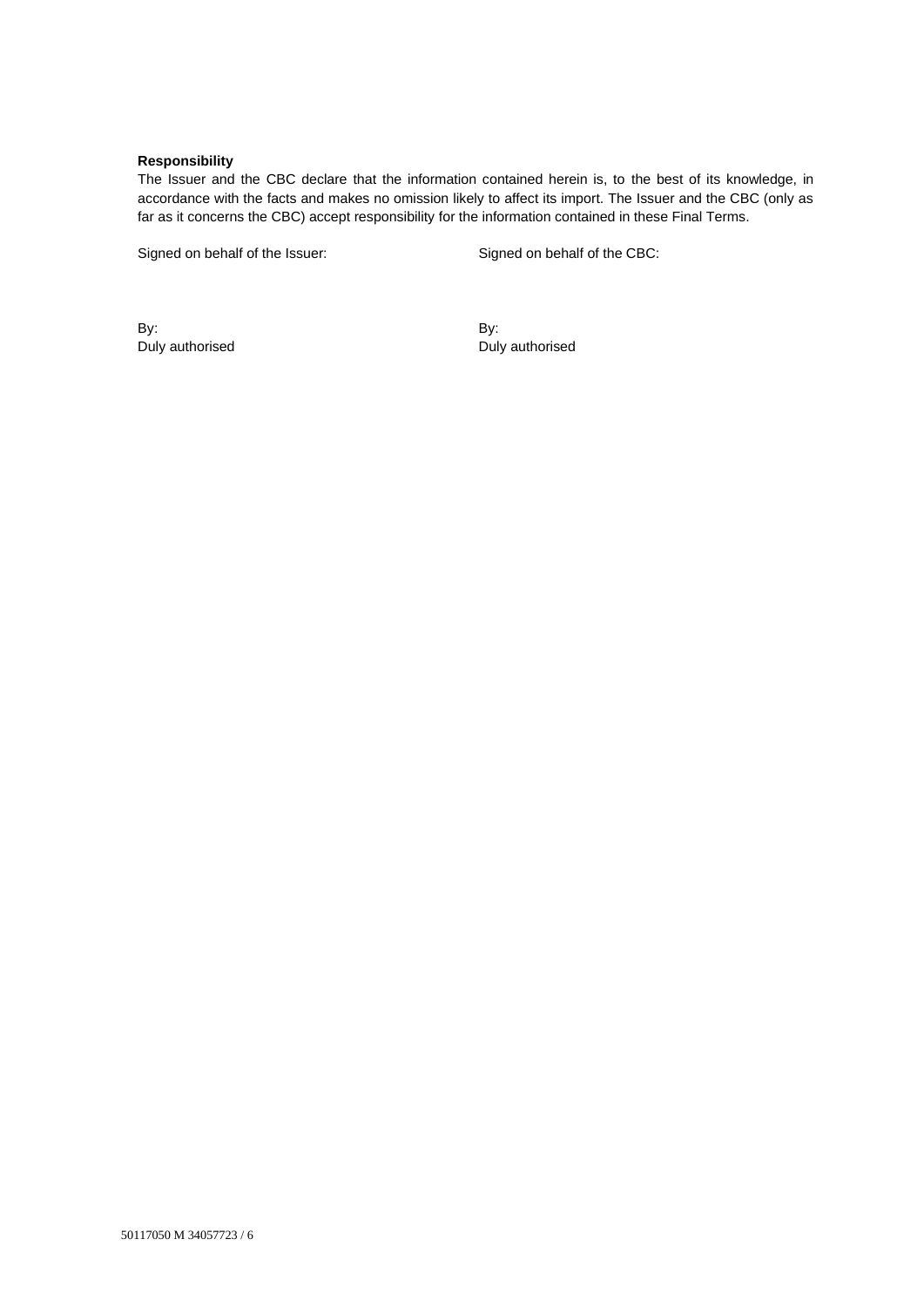## **PART B - OTHER INFORMATION**

# **1. LISTING AND ADMISSION TO TRADING**

| (i)            | Listing:                                                       | Euronext Amsterdam                                                                                                                                                  |
|----------------|----------------------------------------------------------------|---------------------------------------------------------------------------------------------------------------------------------------------------------------------|
| (ii)           | Admission to trading:                                          | Application has been made for the Covered<br>Bonds to be admitted to trading on the regulated<br>market on the official list of Euronext Amsterdam                  |
| (iii)          | Estimate of total expenses related to<br>admission to trading: | EUR 4,300 (to be paid by the Issuer)                                                                                                                                |
| <b>RATINGS</b> |                                                                |                                                                                                                                                                     |
| Ratings        |                                                                | The Covered Bonds to be issued have been<br>rated:                                                                                                                  |
|                |                                                                | S&P Global Ratings Europe Limited: AAA                                                                                                                              |
|                | Registration of Rating Agency:                                 | Ratings Europe Limited<br>S&P.<br>Global<br>is.<br>established in the EU and registered under<br>Regulation (EU) No 1060/2009, as amended (the<br>"CRA Regulation") |

## **3.** Notification: Not Applicable

**2. RATINGS**

# **4. INTERESTS OF NATURAL AND LEGAL PERSONS INVOLVED IN THE ISSUE**

Save as discussed in "*Subscription and Sale*", so far as the Issuer is aware, no person involved in the issue of the Covered Bonds has an interest material to the offer.

# **5. USE AND ESTIMATED NET PROCEEDS**

|    | (i)                                          | Estimated net proceeds:        | non-disclosed                                                                                                             |
|----|----------------------------------------------|--------------------------------|---------------------------------------------------------------------------------------------------------------------------|
|    | (ii)                                         | Use:                           | The net proceeds of the Covered Bonds will be<br>used by the Issuer for its general corporate<br>purposes                 |
| 6. | <b>YIELD</b> (Fixed Rate Covered Bonds only) |                                |                                                                                                                           |
|    |                                              | Indication of yield:           | 1.432 per cent. per annum                                                                                                 |
|    |                                              |                                | The yield is calculated at the Issue Date on the<br>basis of the Issue Price. It is not an indication of<br>future yield. |
| 7. |                                              | <b>OPERATIONAL INFORMATION</b> |                                                                                                                           |
|    | (i)                                          | ISIN:                          | NL0013423155                                                                                                              |

- (ii) Common Code: 196469885
- (iii) WKN Code: A2RZGJ